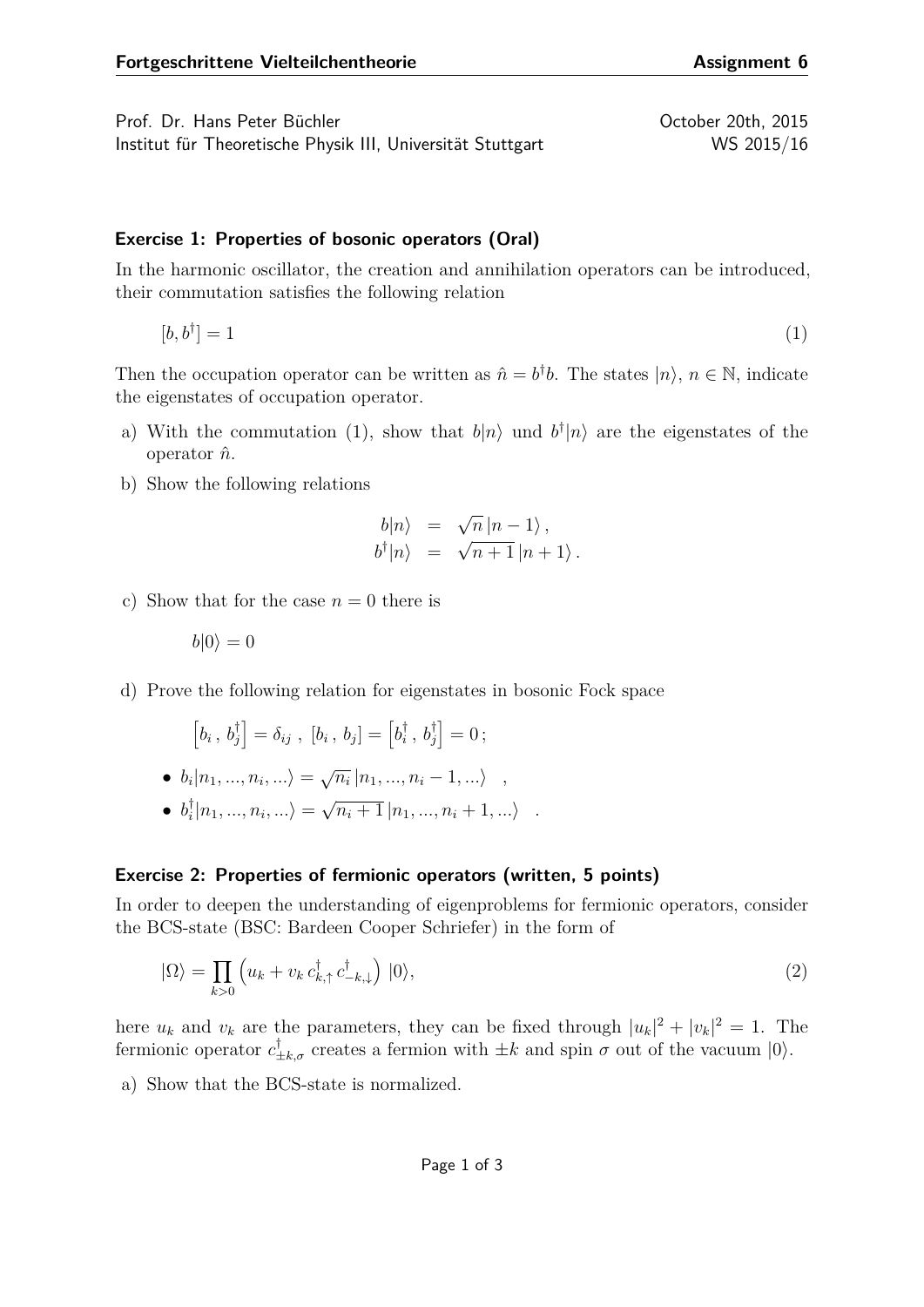- b) Calculate the expectation value within the BCS-state
	- i.  $\langle \Omega | c_k^{\dagger}$ *k,*↑ *c* †  $\frac{1}{-k, \downarrow}|\Omega\rangle$ ii.  $\langle \Omega | c_{k,\sigma}^{\dagger} c_{k,\sigma} | \Omega \rangle$
- c) now we define the BCS-operators  $\alpha_{k,\uparrow,\downarrow}$  and  $\alpha^{\dagger}_{k,\uparrow,\downarrow}$  via

$$
\alpha_{k,\uparrow} = u_k c_{k,\uparrow} - v_k c_{-k,\downarrow}^{\dagger}, \qquad \alpha_{k,\uparrow}^{\dagger} = u_k^* c_{k,\uparrow}^{\dagger} - v_k^* c_{-k,\downarrow}, \qquad (3)
$$

$$
\alpha_{k,\downarrow} = u_k c_{-k,\downarrow} + v_k c_{k,\uparrow}^{\dagger}, \qquad \alpha_{k,\downarrow}^{\dagger} = u_k^* c_{-k,\downarrow}^{\dagger} + v_k^* c_{k,\uparrow}.
$$
 (4)

Explicitly show that the BCS-operators obey the fermionic anticommutation relations i.e. calculate  $\{\alpha_{k,\uparrow,\downarrow}, \alpha_k^{\dagger}\}$  $\{k, \uparrow, \downarrow\}$ . Prove that  $\alpha_{k, \uparrow, \downarrow} | \Omega \rangle = 0$ . Which consequence is for  $| \Omega \rangle$ ?

- d) To describe the ground state for free fermions, how do you choose  $u_k$  and  $v_k$ ?
- e) The Hamiltonian of free fermion is given by

$$
H = \sum_{k} \left( \frac{\hbar^2 k^2}{2m} - \varepsilon_F \right) \left( c_{k,\uparrow}^{\dagger} c_{k,\uparrow} + c_{-k,\downarrow}^{\dagger} c_{-k,\downarrow} \right) , \qquad (5)
$$

where  $\varepsilon_F$  is the Fermi energy. Express this Hamiltonian with the BCS-operators obtained from question c). Calculate the expectation value of the Hamiltonian  $\langle \Omega | H | \Omega \rangle$ . What does  $\alpha_{k,\sigma}^{\dagger}$  describe for  $k > k_F$ ? What does  $\alpha_{k,\sigma}^{\dagger}$  describe for  $k < k_F$ ?

## **Exercise 3: Hund's Rules (oral)**

The electronic configurations indicate the occupation of electrons in different atomic orbits. The state of one electron is determined through four quantum numbers: principal quantum number  $n(1, 2, 3, \ldots)$ , angular momentum quantum number  $l(0, 1, \ldots, n-1)$ , magnetic angular momentum quantum number  $m_l(-l, ..., +l)$  and the spin quantum number  $m_s(1/2, -1/2)$ . The principle quantum number indicates the shell and the angular momentum quantum number indicates the subshell  $(l = 0 = s, 1 = p, 2 = d$  and so on). Starting from the shell with the lowest energy, in one atom the shells are filled by available electrons. It should be noted that according to Pauli's principle, no state can be doubly occupied and each state can only be occupied singly. The angular momentum and spin of all electrons in a closed shell add up to **0**. However, if a shell is not completely filled, then the orbital angular momenta and the spins of the electrons add up to a total angular momentum **J**. Depending on the state, several degenerate combinations with different angular momentum and spin are possible for a given principle quantum number *n*. The degeneracy of the energy in a shell can be removed by spin-orbit coupling and electron-electron interaction. The electronic configurations for angular momentum in the ground state can be found with the Hund's rules.

- i) Full shells give no contribution to the orbit / spin angular momentum *L* and *S*.
- ii) The *LS*-multiplicity with largest *S* has the lowest energy.
- iii) For the same *S*, the state with the largest *L* has the lowest energy.